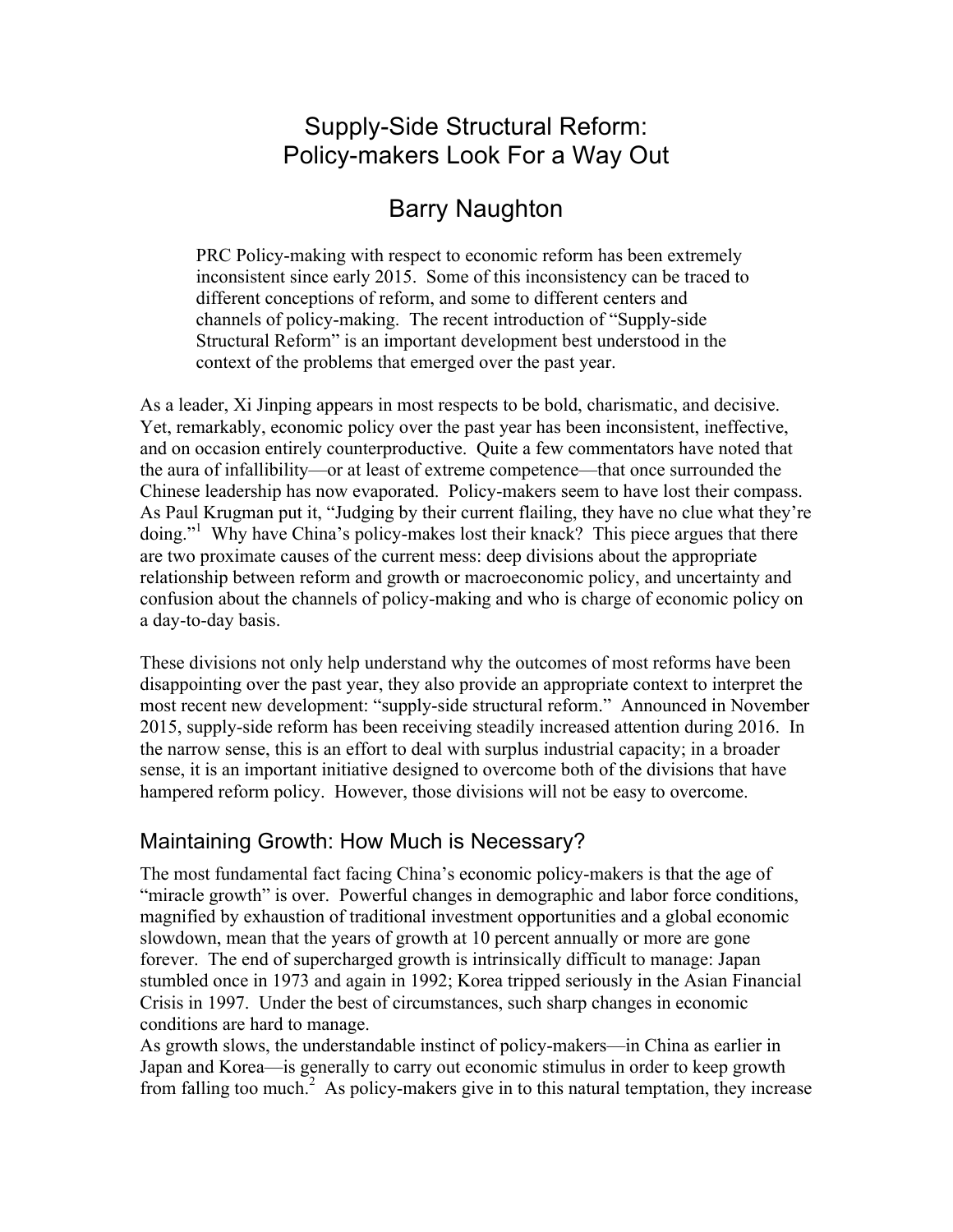investment and push up debt (again, in China today and earlier in Japan and Korea). Soon the growth slowdown has been combined with a serious debt problem: not only is the aggregate debt burden higher, but more of it is tied up in projects that—given the new economic conditions—will never generate the revenues needed to repay creditors. As debt becomes a bigger and bigger problem, it influences all of the policy issues concerning reform and growth, which were already difficult.

At this stage in China, policy-makers are uncertain how to respond. At the risk of oversimplification, we can identify two opposite responses. One group says, "Let the growth rate fall and find its own level; we must vigorously reform the economy and tackle the debt burden. Market pressures will accelerate debt liquidation and restructuring and we will lay the foundations of sustainable future growth more rapidly." In their eyes, a relatively restrained macroeconomic policy—which includes a restrained credit growth rate and a relatively strong RMB—will help both debt restructuring and reform. These reforms prefer a relatively orthodox monetary policy, even at the cost of slower growth, because it will facilitate the liquidation of inefficient producers and misconceived investment projects. An opposing group thinks that policy-makers have a responsibility to maintain a kind of floor to the growth rate in order to anchor positive expectations of the economic future. In essence, this group continues to say, "Growth is below expectations, let's have more stimulus." They believe that all economic problems (including reform) will be easier to resolve if the country can maintain stable economic growth. This group, to be sure, includes various interest groups who may not support reforms at all and just want to maintain their access to cheap credit and government support. However, it also includes reformers who may worry that financial structures are even more fragile than the other group of reformers believes, and think it would be irresponsible to let debt problems spiral out of control for the sake of a foolish macroeconomic policy consistency.

Each group has its strong and weak points. The "stimulus" group can be faulted for trying to stimulate the economy beyond its underlying growth potential, something that is manifestly impossible for more than a very short period. The "orthodox" groups, on the other hand, can be faulted for not recognizing that short-term financial panics can do enormous harm to an economy and must be prevented, even at the cost of enduring distortions for years at a time. The issues are complex and there is no simple answer, particularly because nobody knows for certain what China's current growth potential actually is, and nobody knows which apparently trivial episode might end up triggering large-scale financial turmoil.

The more immediate problem is that Chinese policy has been inconsistent. Neither of these groups have dominated Chinese policy-making over the past year. Instead, policy has lurched back and forth between them, policy-makers have stumbled repeatedly, and overall the achievements in market-oriented reform have been meager. Even more ominously, precious little has been achieved in reducing debt burdens in a sustainable way. As a result, expectations for reform breakthroughs have ebbed, and whatever momentum was established by the November 2013 Third Plenum has been lost.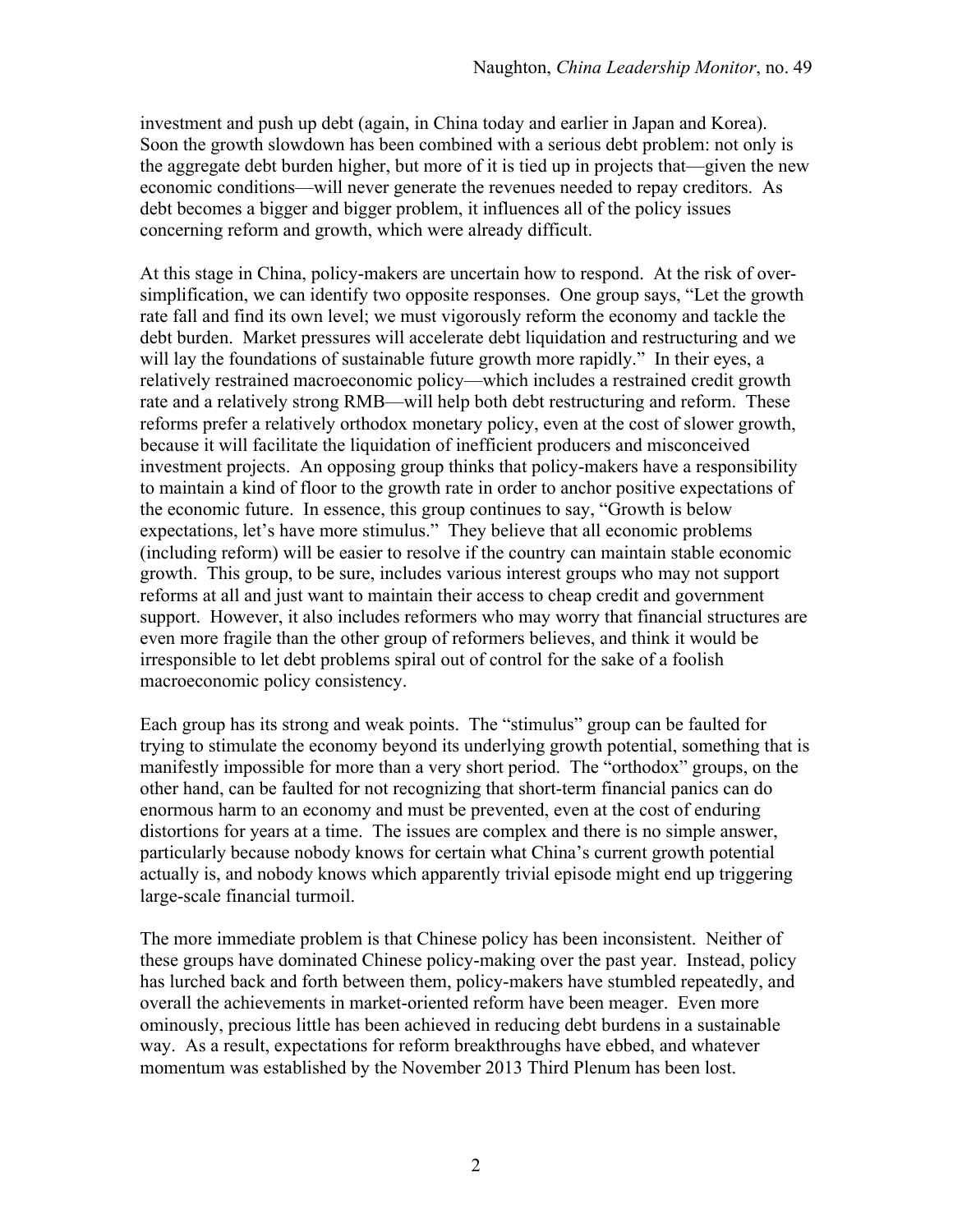# Who's in Charge?

As readers of previous issues of *China Leadership Monitor* will know, China now has two different, sometimes overlapping, systems of economic policy-making. The traditional system, based in the State Council and headed by the premier, still operates and handles day-to-day decision-making in the economy. At the same time, a new Communist Party system of decision-making has taken an increasingly prominent role. This second system is based on two CCP Leadership Small Groups, both headed by Xi Jinping. The Finance and Economics Leadership Small Group, in existence since 1980, has a theoretically broad mandate but played a restrained role until the beginning of the Xi administration. The new Deepening Reform Leadership Small Group, set up after the 2013 Third Plenum, has a mandate that centers on reform but goes beyond economics. Either of these Leadership Small Groups (LSGs) can potentially pronounce on economic matters. The policy output of both of these systems—that is, decisions of either the State Council or the Party LSGs—must be ratified by the Standing Committee of the Politburo (PBSC). While this has always been the case, PBSC ratification used to be more of a formality, whereas the PBSC has now taken a more active role in discussing and approving economic policy decisions, further strengthening the party decision-making channel. Thus, the strengthened party system has significantly diminished the traditional authority over economic policy exercised by the State Council and premier.

Once again, the major problem is that the Chinese policy-making process has become inconsistent. In the past, economic policy-making had been a quite orderly process, with the premier typically presiding over a consultation process, and then making a decision. The decision would then be ratified at a subsequent PBSC meeting. In the last year, though, important decisions have emerged from the State Council, or from one of the LSGs, sometimes with consultation and preparation, and sometimes not. It is not accurate to say that the State Council and Premier Li Keqiang have been displaced and are unimportant. On the contrary, important decisions and day-to-day policy-making continue to be in the premier's portfolio, and most concrete implementing measures come out of the State Council. But one is never sure where the limits of the premier's decisionmaking authority are, and so one never knows which initiatives will be limited, halted, or over-turned. Policy exhibits an abruptness, a stop-and-start quality, that reflects the fact that decisions may be checked at the top by Xi Jinping, or suddenly made irrelevant by a new initiative coming from one of Xi's LSGs. The inconsistency of policy makes it hard for expectations of the future to settle in, which in turn makes it harder for businessmen and politicians both to transition to a new kind of economic model. These problems have been evident throughout the past year, and help explain the current situation as well.

## 2015: The *Annus Horribilis* of Economic Reform

Very few of the reform initiatives launched in 2015 were successful. Perhaps only in the financial arena were a few important measures carried through, including the deregulation of deposit interest rates and important technical steps to make the capital account more transparent and somewhat more open. In many other areas, though, initiatives miscarried, and this was often because of the oscillation between different visions of what growth rate was acceptable and flip-flops between different policy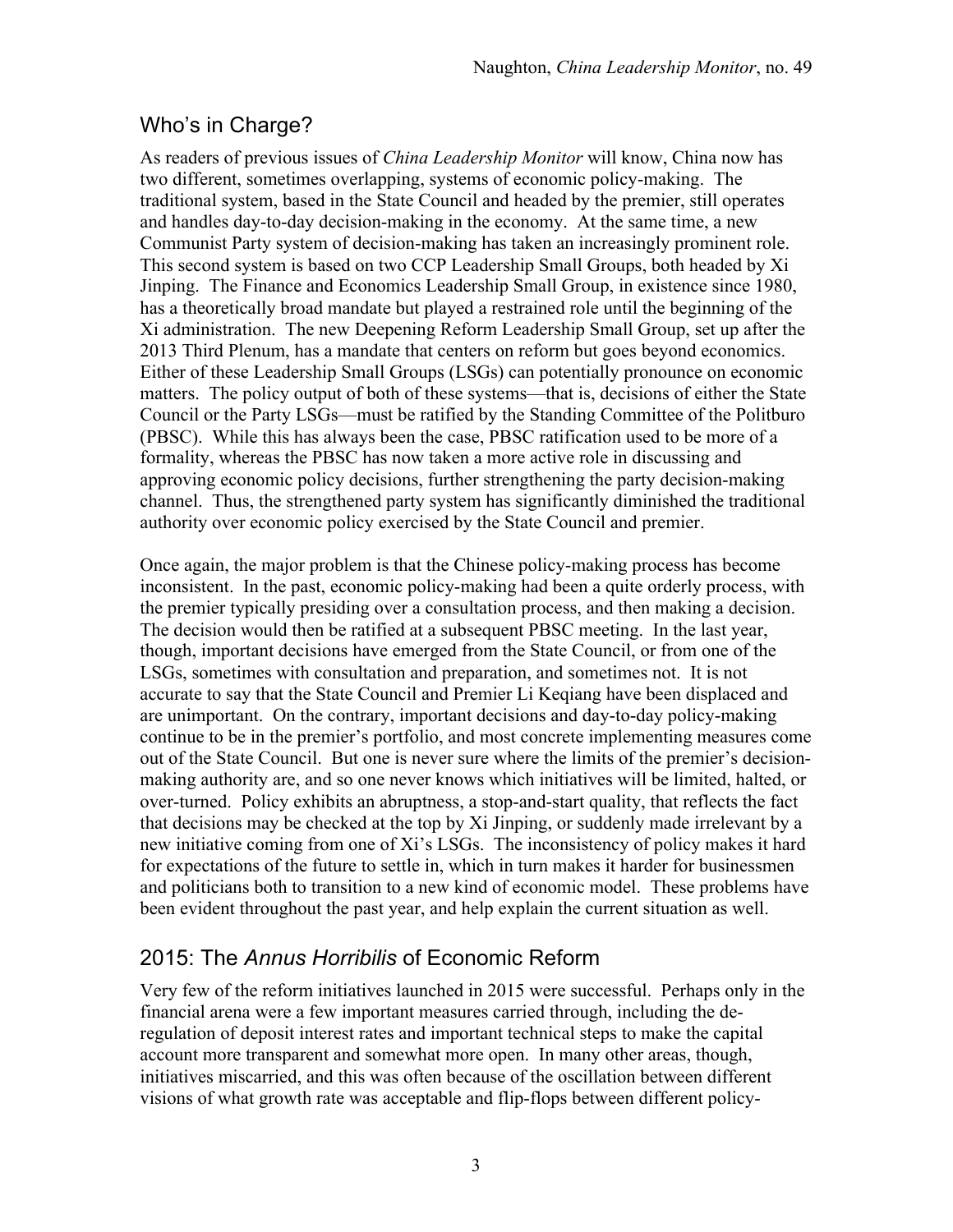making channels. Whereas reform seemed to be gaining momentum during the final quarter of 2014 (*CLM* 46), those initiatives ended up disappointing in 2015. A full review of the policy initiatives of 2015 is beyond the scope of this short piece, but a brief review of four important policy initiatives from 2015 will illustrate the point:

### *1. Restructuring Local Government Debt*

As described in *CLM* 46 and 47, an ambitious program of local government debt restructuring was laid out by Finance Minister Lou Jiwei by the end of 2014. The centerpiece was that local governments were allowed to sell bonds to replace existing debt to banks and non-bank financial institutions. The policy as originally designed was abruptly aborted after an April 30, 2015, Politburo meeting at which growth worries were the center of attention. Clearly, the fear that local governments unable to resolve their funding difficulties were curtailing spending and hurting growth was the impetus for the sudden shift.

The character of the local debt restructuring was abruptly changed. Instead of local governments having to convince the market to accept their new municipal bonds, commercial banks were instructed to buy local bonds despite their low interest rates, marking a de facto debt write-down and a considerable concession to local governments. This program then expanded rapidly to cover a swap of over 3 trillion RMB in debt during 2015, scheduled to reach an additional 5 trillion RMB worth of local debt in 2016. This flip-flop reflects both of the patterns of inconsistency described in the beginning of this piece: worries about the growth rate caused the abrupt alteration of an agreed policy, and the CCP policy track—in this case a Politburo meeting—was used to suddenly overrule the State Council-set policy.

This policy outcome is not an unalloyed bad. Restructuring debt quickly and on a massive scale lowers the cost of debt for local governments and improves their liquidity. It is, in fact, a massive bailout. Bailouts are sometimes necessary, but they are not the same as reform. They send a strong message that politicized spending is always OK, and that local officials will not be penalized for reckless spending.<sup>3</sup> In this case, policy flipped from contractionary to expansionary, and the policy developed by a government technocrat was overturned at a Politburo meeting.

### *2. Equity Market Reform*

The Chinese stock market was in 2015 the center of a widely acknowledged fiasco. Important stock market reforms had been designed in 2014, including a limited opening to foreign investors through the Hong Kong-Shanghai connect, and a shift in the procedures for listing new firms that would allow any firm to list after it met regulatory requirements. However, these promising reforms fell by the wayside in the wake of an enormous boom and bust in the market, supported by misleading government policy. On the one side, Xi Jinping knowingly or unknowingly allowed the official media to promote the stock market boom as a positive consistent with his "China dream," thereby "blowing up" the bubble in the market in the first half of the year. On the other side, after the market collapse, Premier Li Keqiang clearly took charge of the stock market bailout in August, personally assuming control immediately upon his return to China from Europe.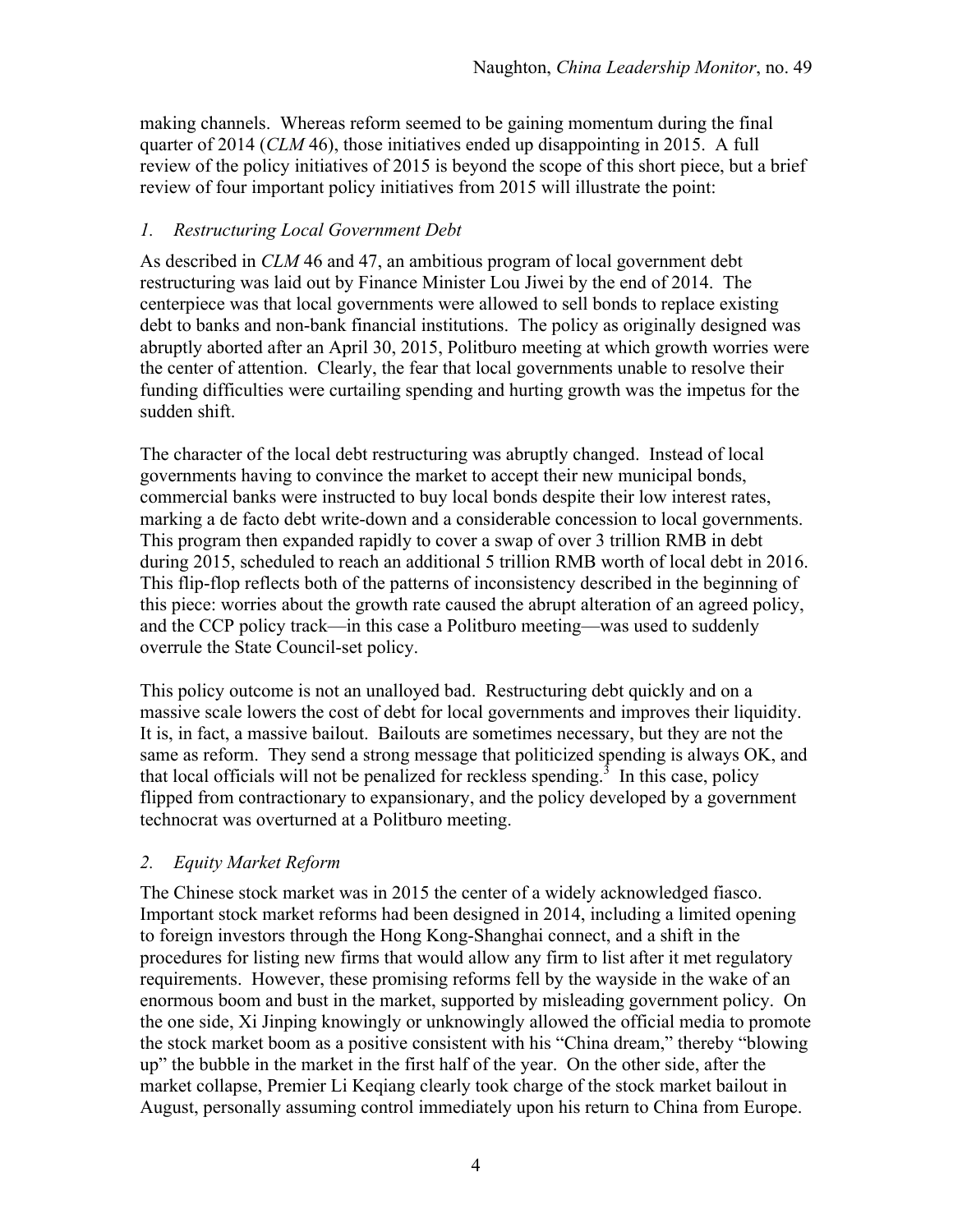What has remained utterly murky is whether Xi Jinping ever had any coherent attitude toward the stock market, and whether or not he ordered Li Keqiang to carry out a stock market rescue in August. Since the policy is widely viewed as a disaster, it is perhaps not surprising that to this day, nobody is responsible for it.<sup>4</sup> In this case, authorship of policy has been unknown, and policy has been held hostage to fears of a larger financial crisis that could conceivably emerge if a stock-market panic spread to other areas of the economy.

### *3. State Enterprise Reform*

State enterprise reform is a story with a very different trajectory: the impetus for a new round of state enterprise reforms came out of the Third Plenum, in the document theoretically guided by Xi Jinping and in practice importantly influenced by Xi's close economic adviser Liu He. The Third Plenum document floated a number of suggestive, and potentially powerful, concepts for state enterprise reform. These included "managing SOEs as capital rather than assets," "mixed ownership," and "investment funds." While these concepts were vague, they unmistakably pointed to a shift to a system of SOE management that was more like wealth managements (as in a sovereign wealth fund) and consistent with the development of capital markets. Clearly, these vague concepts needed to be given specific shape through a policy formulation and specification process.

In practice, implementation promptly deadlocked, with different groups advocating different ideas. The Ministry of Finance quickly came up with a plan for investment funds, and the Party Organization Department came up with a plan to limit managerial salaries. The overall state enterprise reform plan was then delegated to a State Council drafting group headed by Vice-Premier Ma Kai and staffed by State Councilor Wang Yong. This was not a group which you would expect to draft a dramatically marketoriented SOE reform: Wang Yong had headed the existing "ownership agency" SASAC (the State Asset Supervision and Administration Commission), and under his leadership all of the problems associated with state ownership had gotten worse. Having him staff the reform office was a recipe for disaster, and when the document was finally released, it utterly failed to give meaningful substance to any of the vague ideas in the Third Plenum document. The concepts reappear, but even more vague and contradictory than before, to the extent that some parts of the document are simply incomprehensible. Most important, it gives no guidance whatsoever for what is supposed to happen at the top of the ownership pyramid, where one would expect to see new investment managers playing a role. Instead, it has harmful provisions, including those that encourage lower-level SOEs to take stakes in private firms and those calling for a strengthening of Communist Party influence and control over boards of directors.

In this case, the flip-flop of policy design and implementation between the CCP and State Council systems also failed, but in an opposite manner from that of the local government debt case. Here, the party yielded control of the policy design process to the bureaucrats who, predictably, came up with a program that protected bureaucratic interests, but did nothing to advance reform. This is especially remarkable because the author of those Third Plenum document ideas, Liu He, was the head of the specialized group pushing implementation of economic reforms under the Deepening Reform LSG. In principle,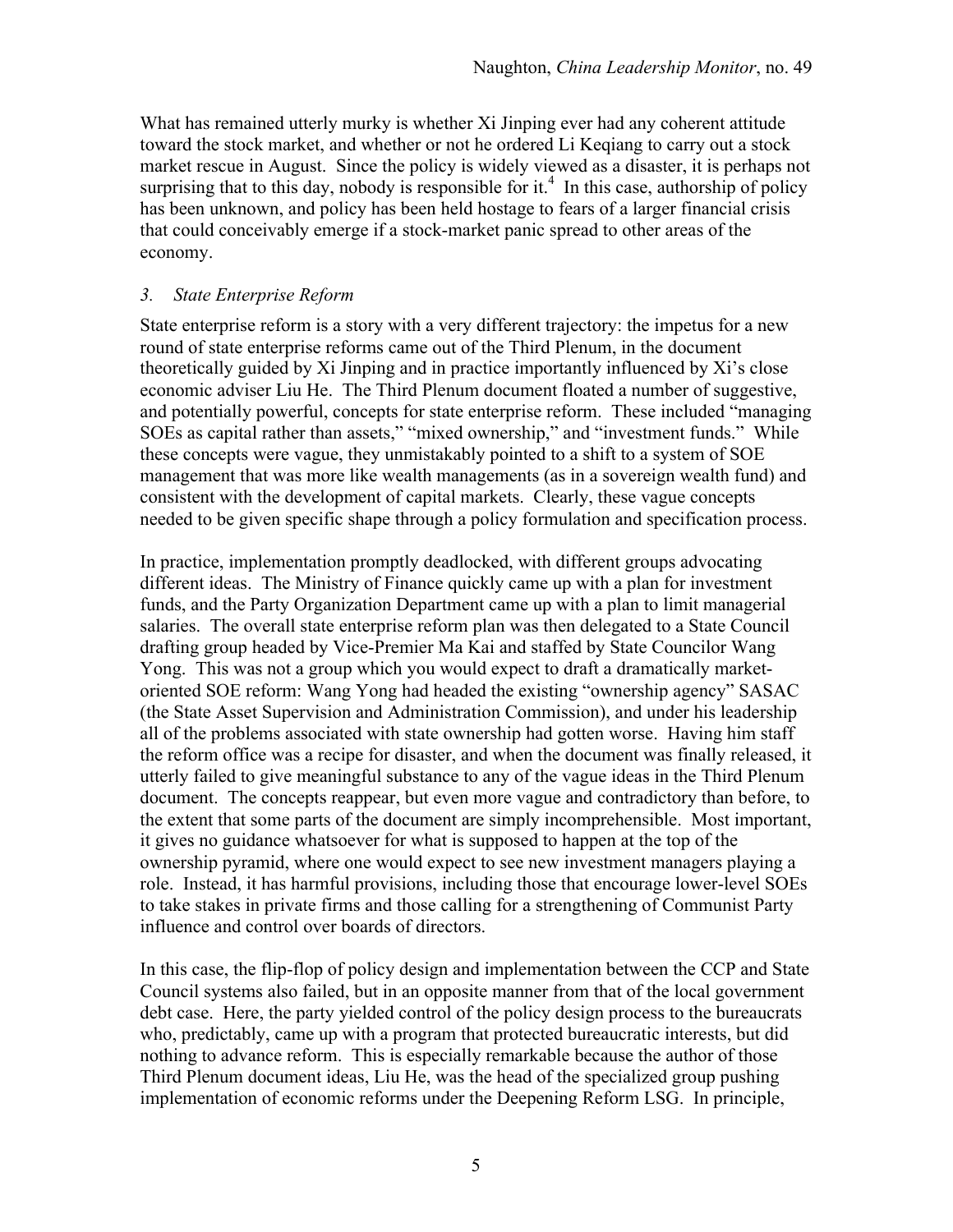Liu was in the most strategic position to push his own vision of what those vague ideas might mean, but somehow, he let control of this crucial plank of the overall reform program slip out of his control and end up staffed by veteran bureaucrat Ma Kai. Being in the authoritative party position does not necessarily mean that you have the instruments to achieve implementation of the kind of vision you have been able to lay out.

### *4. Exchange Rate and Capital Account Liberalization*

Generally speaking, the individual steps and overall program of financial liberalization have been guided by central bank head Zhou Xiaochuan, with the apparent support of top politicians. Zhou achieved some substantial successes in 2015, but his accomplishments were greatly undermined by the shock to confidence that came from modest devaluation moves in 2015 and again in early 2016. Between August 2015 and February 2016, Zhou Xiaochuan said nothing and did not appear in the media. Partly as a result, markets did not have an authoritative voice explaining changes in the exchange rate determination mechanism. Again, partly as a result, pressure on the RMB increased dramatically, and capital outflows became large. Zhou's low profile at the end of 2015 has been criticized by everybody from Goldman Sachs to Bloomberg News. We do not know exactly why Zhou was so quiet for so long: we don't know whether he was (slightly) out of favor, out of alignment with policy, or simply choosing to keep a low profile. However, we can easily understand the structural circumstances in which Zhou finds himself: the People's Bank of China is not independent. Zhou must carry out the monetary and exchange rate policies agreed by the State Council and the top of the Communist Party. Therefore, he cannot step forward and announce in the public media that he is carrying out a given policy in his own name; he can only speak when authorized by his political superiors. Yet at crucial points in the last six months, it was unclear whether his superior was (as is normal) Premier Li Keqiang, or (as is more fundamental) Party Secretary Xi Jinping.

#### *Summary*

The most disheartening aspect of policy-making in 2015 is that important and difficult reform measures were initiated in multiple areas, but the efficacy of every single one of these reforms was undermined by inconsistent implementation and uncertainty as to who the ultimate author of the policies was.

### Supply-side Structural Reforms

On January 4, 2016, a mysterious commentator appeared on page one of the *People's Daily*. A prominent article hailed the views of "Authoritative Personage" (权威人士), and all of page two was taken up with an interview with "authoritative personage." The topic of these articles was "Supply-side Structural Reform" (供给侧结构性改革).<sup>5</sup> Shortly thereafter, the article was republished as a small pamphlet from People's Publishing House, the title printed in red ink, signifying a very important document with unquestioned backing from the top. $\frac{6}{5}$  In fact, the official media made the provenance of "supply-side structural reform" unusually clear, rather like the chain of bread crumbs left by Hansel and Gretel so they could find their way back home.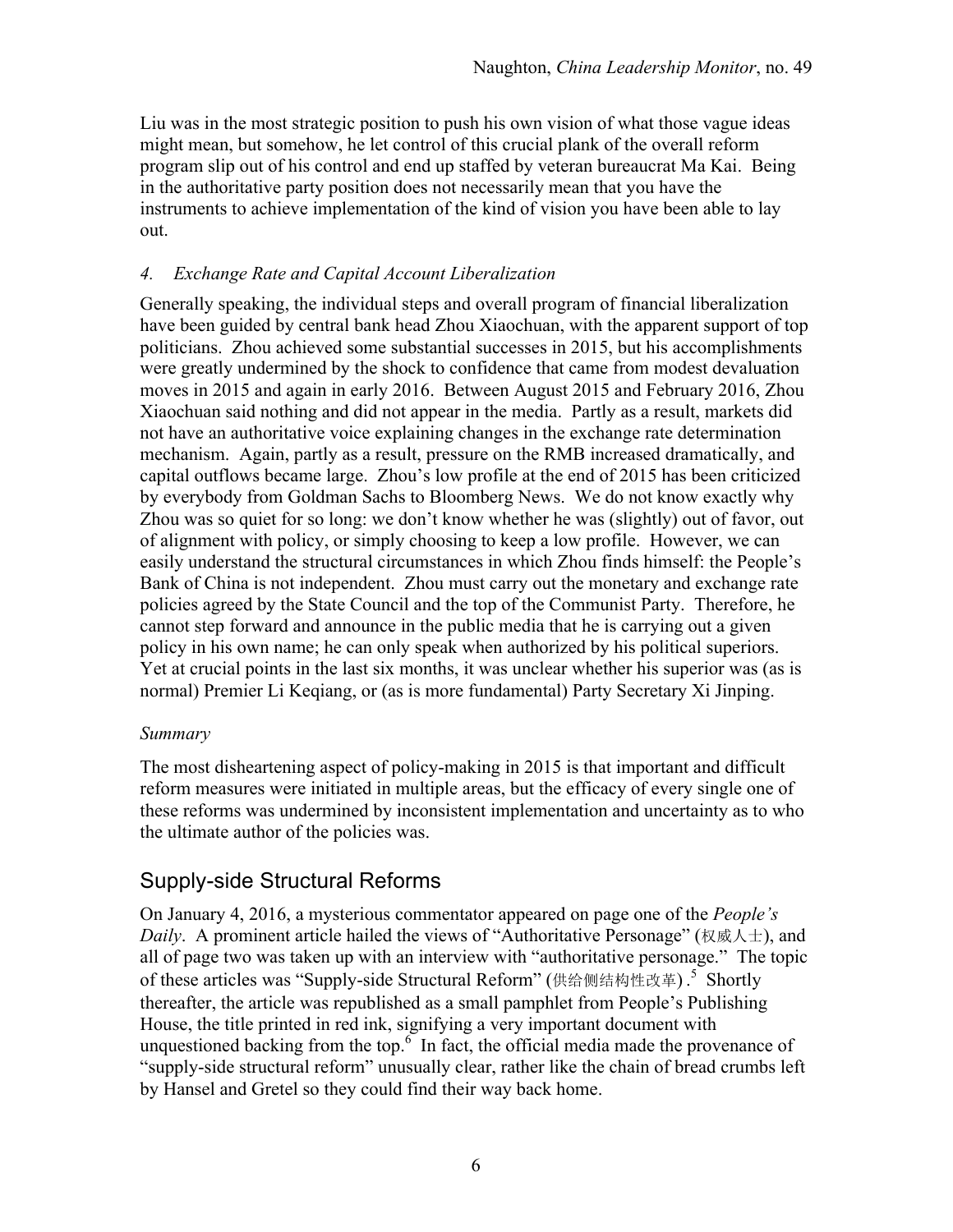The concept of "supply-side structural reform" was first introduced at an official forum at the 11<sup>th</sup> meeting of the Finance and Economics Leadership Small Group (FELSG) on November 10, 2016. On December 14, the whole Politburo met to set the stage for the annual Economic Work Conference, which followed on December 18 to 21.<sup>7</sup> The Work Conference for the first time brought supply-side reform to the attention of a large audience, and also placed it at the core of economic policy for the first time. Subsequently, on January 26, 2016, the  $12<sup>th</sup>$  meeting of the FELSG convened and again emphasized supply-side reform.<sup>8</sup> A striking fact is that each of the four meetings described is run by the party, and three of the four are specifically run by the FELSG. The Central Economic Work Conference is one of the few economic policy meetings that has always been chaired by the party's FELSG and therefore organized by the Office of the FELSG. Even when economic policy was firmly controlled by Zhu Rongji or Wen Jiabao at the State Council, the FELSG Office convened the annual Central Economic Work Conference. This was partly just tradition, but more importantly because the primary function of the annual work conference has always been to coordinate economic work for the coming year across all agencies that engage in economic work. This primarily means government ministries, of course, but also includes some departments that are under stronger party influence than government influence (such as rural work and defense industry). In the past, the general result has been that the outcome of the Central Economic Work Conference was often banal, stressing stability or vague slogans that could be adapted to a wide range of circumstances. Actually using the Central Economic Work Conference to deliver a dramatic new departure in economic policy is quite unusual. It would not be unusual for such a meeting to ratify a policy initiative laid out by the premier: indeed, this would be a standard aspect of the party's traditional role to confirm or veto economic policy. However, the adoption of Supply-side structural reforms as a key policy initiative at a party meeting is rather different from past practice. It exemplifies the extraordinarily proactive stance taken by the party in recent economic policy-making. In practice, the party means Xi Jinping, and in economic policy, his key adviser is Liu He, who is head of the office of the  $\overline{\text{FELSG}}^9$  Indeed, press reports have traced the provenance of "supply-side reforms" to Liu He and in particular to comments he made on October 10, 2015, while touring Guangdong Province as head of an inspection team from the FELSG office. At that time Liu He said, "we have to pay more attention to supply-side adjustment."10 Thus, there can be few doubts. The "authoritative personage" is Liu He, or at the least, a writing group under his close personal direction.

In each of these meetings, the following identical statement has been made, generally by Xi Jinping himself. "At the same time that we appropriately expand aggregate demand, we must strengthen supply-side structural reforms." In other words, the emphasis on supply-side reform is (among other things) an attempt to come up with a pragmatic compromise regarding the appropriate demand-side policy. On the one hand, pushing supply-side policy means policy-makers have accepted that expansionary demand policies by themselves cannot sustain growth. On the other hand, supply-side reform is not to be taken as a shift toward more orthodox or contractionary policies. Instead, because some of the supply-side policies may have a contractionary impact on the economy, they are to be offset by more expansionary demand-side policies. If "reform"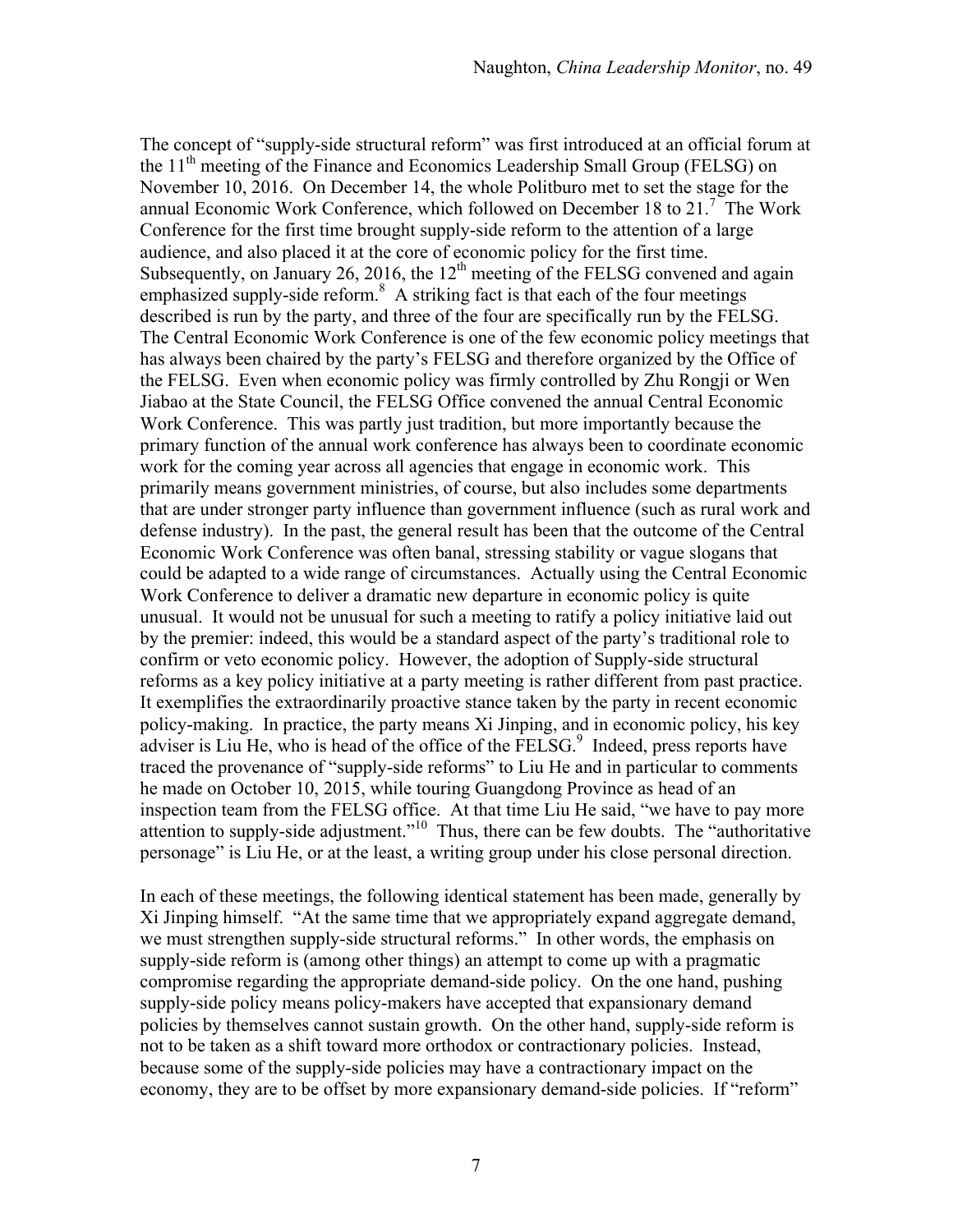on the supply-side can be accelerated, then increases in aggregate demand might be more effective.

## What Are Supply-side Structural Reforms?

Formally, supply-side reforms include five elements, or "keypoint responsibilities":

- 1. Eliminating excess capacity
- 2. Reducing excess housing stocks
- 3. De-leveraging
- 4. Reducing costs
- 5. Strengthening weak points

Aside from the fifth point—tagged on at the end to make the program sound more cheerful—each of the elements is straightforward conceptually, but practically full of challenges and difficulties.

#### *A. Excess Capacity*

As the Chinese economy has slowed, demand for heavy industrial products has slowed even more, and in many cases dropped. However, capacity has continued to grow. The result is massive overcapacity in many sectors. The two hardest-hit are coal and steel, which have been earmarked as the first targets for reduction in capacity.

A basic approach has coalesced over the past few months that is likely to be the main form of this initiative. In this approach, the central government provides a modest amount of subsidies to facilitate the closing down of capacity. With this funding as sweetener, local governments are being pressed hard to (a) fulfill quotas for closing down capacity; (b) stop subsidizing money-losing firms; and (c) concentrate on assisting laidoff workers through welfare and job-switching programs. A particular focus of this approach is on closing down "zombie firms" (僵尸), that is, companies with debts and no profits that are kept alive by local government support.<sup>11</sup>

In the case of steel, the government has established an "Industrial Structure Adjustment Fund" and a target of 100 to 150 million metric tons (MMT) of capacity reduction.<sup>12</sup> This will provide about 20 billion RMB in subsidies to close down 40–50 MMT of capacity annually for about three years. For coal, problems are much more regionally differentiated. The provinces of Henan, Shandong, and Anhui are taking the lead, but their problems are less severe; later Inner Mongolia, and eventually Shanxi and Shaanxi will tackle the most intractable problems. It is expected that a special national policy will be enacted for them.<sup>13</sup> After steel and coal, overcapacity is to be tackled in cement, electric power, and non-ferrous metals, with other sectors, such as petroleum refining and petrochemicals—and even export sectors like garments—queued up for a later round.

### *B. Reducing Stocks*

Reducing stocks conceptually could cover getting rid of any kind of surplus, but in practice is centered on reducing stocks of unsold housing in second- and third-tier cities.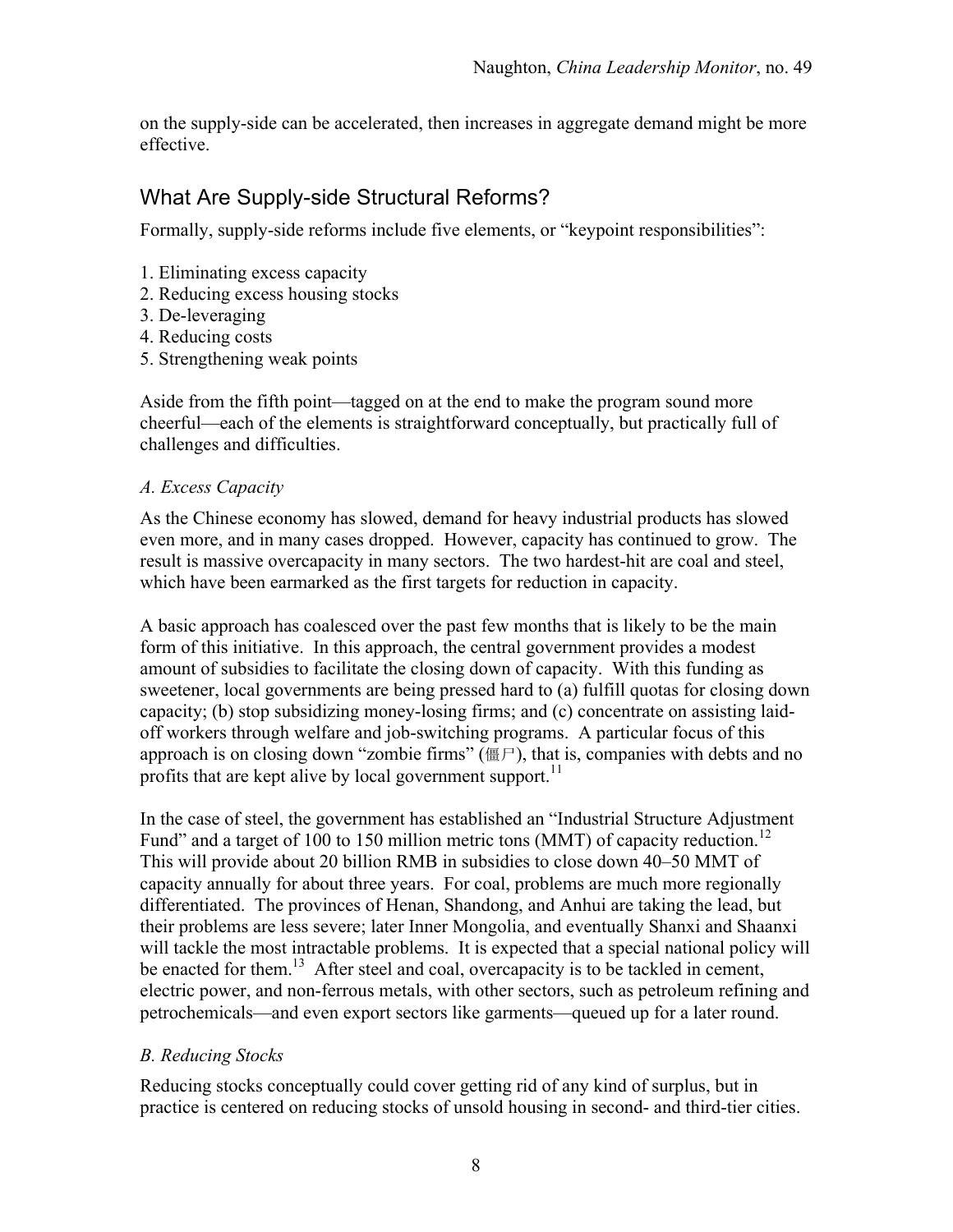While housing markets in top-tier cities like Beijing, Shanghai, and Shenzhen are relatively healthy, smaller cities still have an enormous backlog of unsaleable housing. Policies under this rubric have not yet been fleshed out, but they focus on efforts to make them affordable to rural-urban migrants. An interesting approach is to create local housing authorities and fund them to purchase housing in order to rent to low-income residents (including, but not limited to, migrants). $^{14}$ 

### *C. De-leveraging*

De-leveraging means restructuring debt. It is an enormous task. Not only is China's debt burden huge and worrisome, nobody is entirely sure where in the economy this debt is held and by whom. The banking system is certainly at the center of the debt problem, but many other financial markets are also involved. Shutting down zombie firms means writing off their debts, including debts to banks, to local governments, and other obligations in other capital markets. Exactly how this is to be achieved as part of supplyside reform is far from clear.

#### *D. Lowering Costs*

Closing redundant capacity and restructuring debt would allow firms to reduce their costs. This additional element refers to further policy measures that would help firms reduce costs and increase competitiveness. These could include tax reductions, reductions in burdensome regulation, and, perhaps, reductions in social security contributions.

Reductions in excess capacity have been given clear priority. They have been launched first, and some (but not all) of those policies have been fleshed out. The State Council on February 1, 2016, promulgated two documents on steel and coal industry restructuring respectively.15 The steel industry document stresses that the reduction of capacity is to be driven by five regulatory standards: pollution, energy consumption, output quality, occupational safety, and technology (effectively a minimum size requirement). If this is actually carried through and results in a strengthening of the regulatory agencies responsible for these standards, that would certainly be a benefit of the program. The coal program lacks the strong emphasis on regulatory standards, and presents a much more differentiated program of different local governments improvising programs.

In both the steel and coal industry programs, there is a strong emphasis on taking care of laid-off workers. Both programs contain an identical sentence: "No plan for reassigning workers can be implemented if it is incomplete; if the funding for worker reassignment is not in place; or if the plan has not been approved by the Worker Congress or a discussion by all workers" (安置计划不完善、资金保障不到位以及未经职工代表大会或全体职工讨论通过的 职工安置方案,不得实施). The central government funding available to the steel industry is to be used primarily (and first) for worker reassignment. Whether or not this program will lead to large layoffs, policy-makers are clearly doing their best to cushion the impact on those workers affected. As in the late 1990s, when layoffs were large, substantial programs are being rolled out to provide for retaining workers within the corporation (with new jobs), or for channeling them to new jobs or early retirement.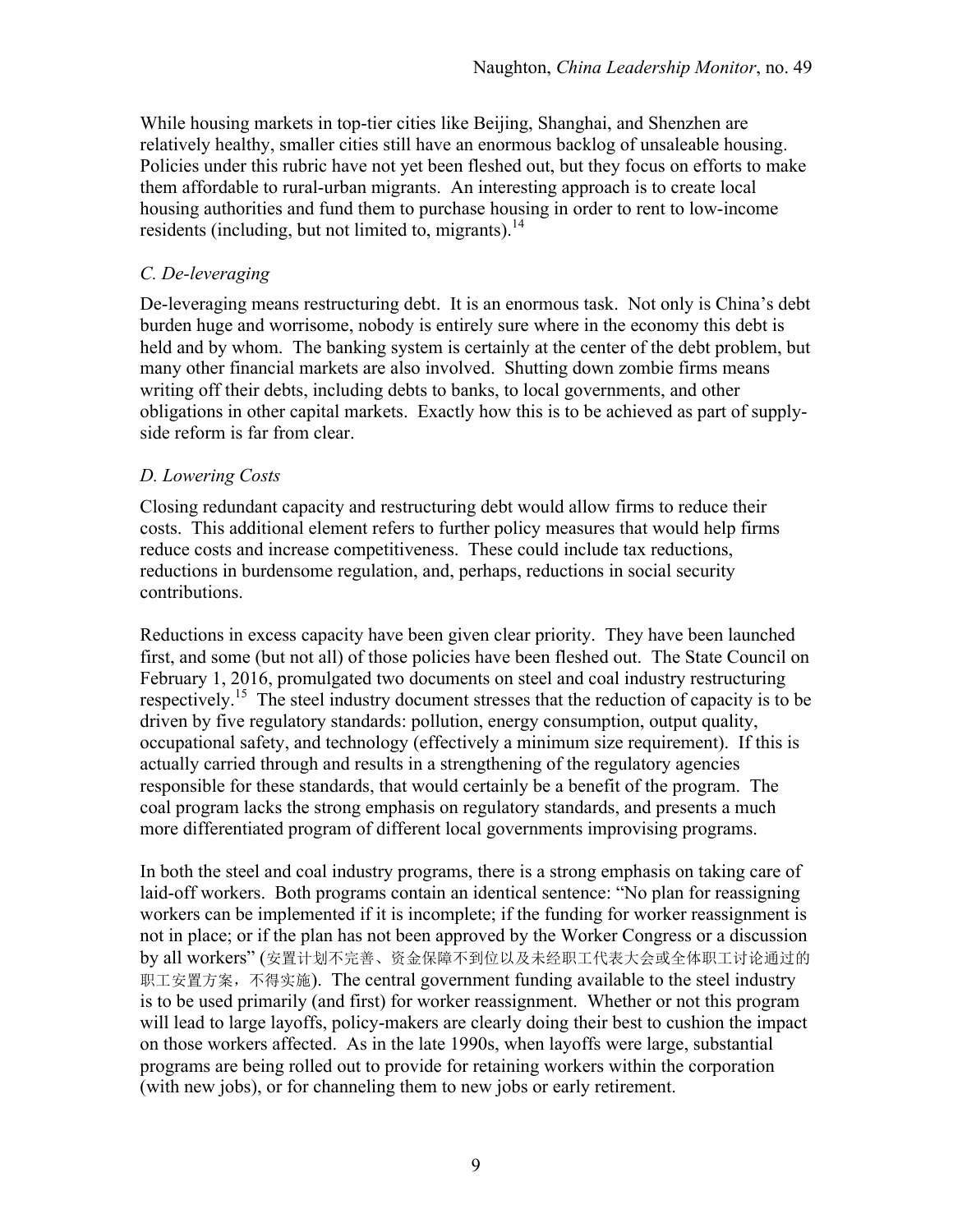Despite the priority given to closing excess capacity, the supply-side reform program is consistently presented as a comprehensive, coherent program. As "Authoritative Personage" put it in the *People's Daily* article, "there's an arithmetic relationship among the five elements . . . Long-term they all strengthen the developmental impetus, but in the short-term they have a hedging function. For example, reducing housing stocks has an "additive effect," offsetting the "subtractive effect" of cutting excess capacity. Cutting excess capacity can also adjust supply-demand relations, preventing a macroeconomic contractionary response. Because of this the five main elements must be carried out together."<sup>16</sup> As I discuss later, this also clearly links supply-side reform to discussions and debates on the appropriate macroeconomic policy.

# Where Are Supply-side Structural Reforms Going?

The "Supply-side Structural Reform" initiative is complex and will play out over the next two to three years. At present, it is too early to tell how sustained the program will be or what variants it will morph into. However, one thing is obvious. The several different strands and objectives of supply-side structural reforms are related conceptually, but not at all related in terms of the institutions, procedures, and policies needed to implement them. This is most obvious by looking at the relationship between two key planks, closing excess capacity and "de-leveraging" or restructuring debt. Closing down excess capacity is a traditional activity of the Chinese state. Since 1978, there have been several rounds of excess capacity consolidation, some predominantly market-driven, some predominantly administrative. In either case, there are bureaucratic instruments at hand that are accustomed to the operation. In essence, two things are done: the planners (today, the National Development and Reform Commission 发改委) target specific lowquality, polluting and/or backward capacity for closure; and the governmental hierarchy is used to pressure local governments *not* to subsidize or otherwise protect loss-making firms under their jurisdiction. Both of these policies are familiar and the institutional channels that will be used to implement them are familiar as well. Indeed, the NDRC has been engaged in significant rounds of capacity reduction for the past three years, at least.

By contrast, de-leveraging is fraught with difficulties and uncertainties. Writing off debt means assigning permanent losses to one party of another. There is resistance and opposition. Only an authoritative body, entrusted with significant power over creditors and debtors can carry out such a de-leveraging. It is true that China did this once before, between 2003 and 2005, when a massive write of bad SOE bank loans occurred.<sup>17</sup> That restructuring was a gigantic undertaking, beginning years earlier with the creation of asset-management companies, and proceeding through the listing on the stock market of the state-owned banks. It involved nothing less than a kind of mobilization of all the best economic minds of the Chinese administration across ministries and departments. Moreover, at that time, virtually all the bad debt was concentrated within the traditional banking industry, and a top-down initiative affecting the entire industry was appropriate and feasible. Today, there is no "off-the-shelf" institution capable of leading or coordinating policies like this in the current environment. Perhaps one can be established, but it will be a prolonged process of institutional creation. Current initiatives do not yet envision anything of this magnitude. For example, the plan for coal industry consolidation envisions local governments taking the lead with debt restructuring, giving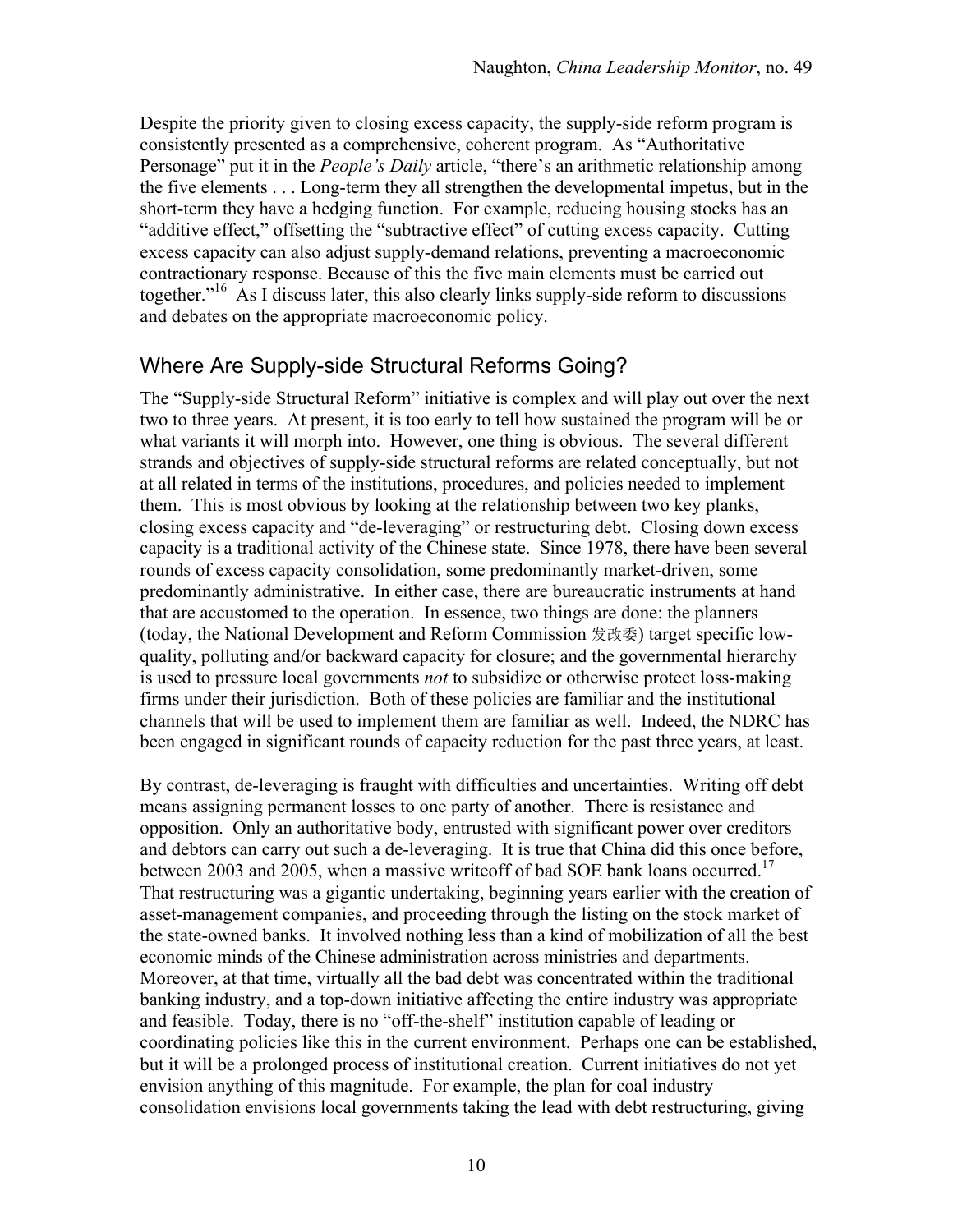them enormous powers to provide funding, protect (or not) creditors' property rights, and otherwise achieve results  $^{18}$ 

Thus, while supply-side reform makes some sense as an economic concept, it lacks any coherent framework or structure for implementation. This is intrinsic to the design, but also becoming manifest practically. At the recent 50 Economists Forum—the event sponsored by an organization co-founded more than a decade ago by Liu He—worries were expressed about the implementation of supply-side reform. Wu Jinglian, dean of China's reformers, was described as saying that for the previous month, reforms had been stuck. Documents were issued by leadership bodies, but before the lower-level organizations had finished studying one document, another would arrive. "We need to be sufficiently vigilant about [this possibility], that reforms are stuck in neutral, or that they stay little more than rhetoric" (这样的改革空转, 或者说改革成为了修辞, 应该引起我们足够的 警惕). Those are polite but strong words from an eminent economist who has consistently supported serious market-oriented reform.<sup>19</sup>

### **Conclusion**

Supply-side structural reforms are an important policy initiative. To a certain extent, their adoption represents the fact that the reform program laid out at the Third Plenum in November 2013 is failing. Policy-makers needed to come up with another approach, and they have. I concluded the previous issue of the *Monitor* (no. 48, Fall 2015, published August 3, 2015) by saying, "We should anticipate that [China's economic reformers] will also move positively, and perhaps even preemptively, to reestablish the Chinese reform agenda." In a way, "supply-side structural reform" is a confirmation of that prediction. It is an important new initiative designed to reinvigorate the reform process.

At the same time, it is impossible to be unreservedly optimistic. Supply-side reform to a certain extent reflects the constraints under which reformers now operate. Loss of credibility by policy-makers means that economic policy is now more constrained in terms of exchange rate policy and capital market policies. Political tightness means there are limits to the "entrepreneurship dividend" that reform could reap if it were seen to be really de-monopolizing and opening up areas of the economy to private business. In a first best outcome, policy-makers would throw open markets and steadily restore confidence and credibility. If that first best outcome is out of reach, supply-side reform may be the only second-best initiative available.

Still, supply-side reform itself has a number of obstacles it needs to hurdle. It lacks clear implementation paths for many of its crucial components. There are built-in tensions between the way closing excess capacity (for example) depends on stronger regulation and more powerful market forces, on the one hand, and the fact that the actual implementation of the capacity closure is delegated by the party apparatus to local governments and party secretaries, on the other hand. In any case, this is an important policy initiative that will continue to be at the center of attention for the next couple of years. It will have a positive impact if and only if it enables policy-makers to escape from the deep divisions about growth policy and the uncertainty over who makes policy, and how.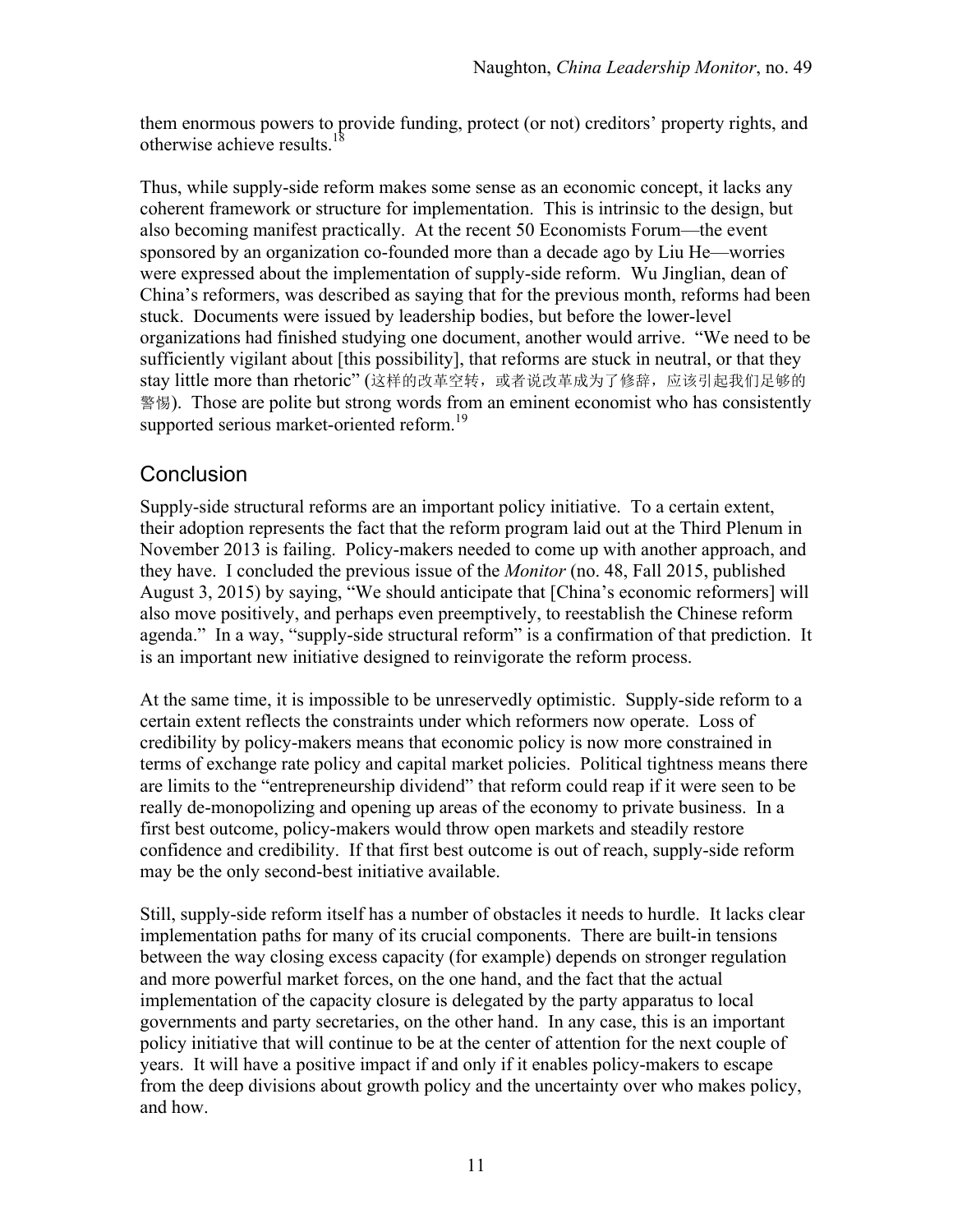### **Notes**

 $\overline{a}$ 

<sup>1</sup>Paul Krugman, "China's Naked Emperors," *New York Times*, July 31, 2015, accessed at http://www.nytimes.com/2015/07/31/opinion/paul-krugman-chinas-naked-emperors.html.<br><sup>2</sup> This instinct was reinforced in China because their stimulus intervention in 2009 in the

face of the global financial crisis had been so successful, and had gained them widespread praise. Indeed, this was the event that cemented the reputation for extreme competence that policy-makers had established over three decades of high-speed growth. However, it is the continuing stimulus of the economy *after* 2009 that is under discussion here.

 $3<sup>3</sup>$  To be sure, the Ministry of Finance is trying to craft new rules for local government debt that will restrain reckless spending. But after all, there were rules before, too.

<sup>4</sup> The main facts are described in *China Leadership Monitor*, no. 47. The head of the China Securities Regulatory Commission recently lost his job, but nobody seriously thinks he had more than ancillary responsibility for the debacle.

<sup>5</sup> Gong Wen 龚雯, Xu Zhifeng 许志峰, and Wang Ke 王珂, "Supply-side structural reform can lead the 'new normal'"(供给侧结构性改革引领新常态), *People's Daily* 人民日报, January 4, 2016, p. 1, accessed at http://paper.people.com.cn/rmrb/html/2016-

01/04/nw.D110000renmrb 20160104 2-01.htm; Gong Wen 龚雯, Xu Zhifeng 许志峰, and Wang Ke 王珂, "Seven questions about supply-side structural reform— 'Authoritative person' discussed what to do in the current economic situation" (七问供给侧结构性改革-权威人士谈当前经济怎么看怎么干), *People's Daily* ( 人民日报) , January 4, 2016, p. 2, accessed at http://news.xinhuanet.com/2016-01/05/c\_128594408.htm.<br><sup>6</sup> The pamphlet included an earlier article by "Authoritative Personage" in the May 25,

2015, edition of *People's Daily*, describing China's current economic condition and arguing that the "new normal" was not cause for dismay. The pamphlet has the same title as the earlier *People's Daily* article: *Seven questions about supply-side structural reform—'Authoritative person' discussed what to do in the current economic situation*

<sup>7</sup> "Central Economics Work Conference held in Beijing" (中央经济工作会议在北京举行), *People's Daily* (人民日报), December 22, 2015, accessed at

http://politics.people.com.cn/n1/2015/1222/c1024-27958128.html; "2015 Central Work Conference opens; May raise supply-side reform for the first time" (2015 中央经济工作会 议召开: 或首提"供给侧改革"), Sina Finance, December 18, 2015, accessed at http://finance.sina.com.cn/stock/t/2015-12-18/doc-ifxmttme5773718.shtml.

<sup>8</sup>Xinhua News Agency (新华社), "Xi Jinping chairs the 12<sup>th</sup> meeting of the central Finance and Economics Leadership Small Group" (习近平主持召开中央财经领导小组第十二 次会议), January 26, 2016, accessed at http://news.xinhuanet.com/politics/2016-

 $01/26/c$  1117904083.htm.<br><sup>9</sup> Liu He is also co-head of the specialized group for Economics and Environmental Civilization under the "Deepening Reform Leadership Small Group."

<sup>10</sup> Qian Jing 钱竞, "Investigations, discussion meetings, visiting the grassroots, establishing a new system and rules; that's how Xi Jinping spent the crucial year of reform" (调研、座谈、走访基层、建章立制 改革 "关键之年," 习近平这样走过), *Southern Weekend* 南方周末, February 4, 2016, accessed at http://www.infzm.com/content/115132.